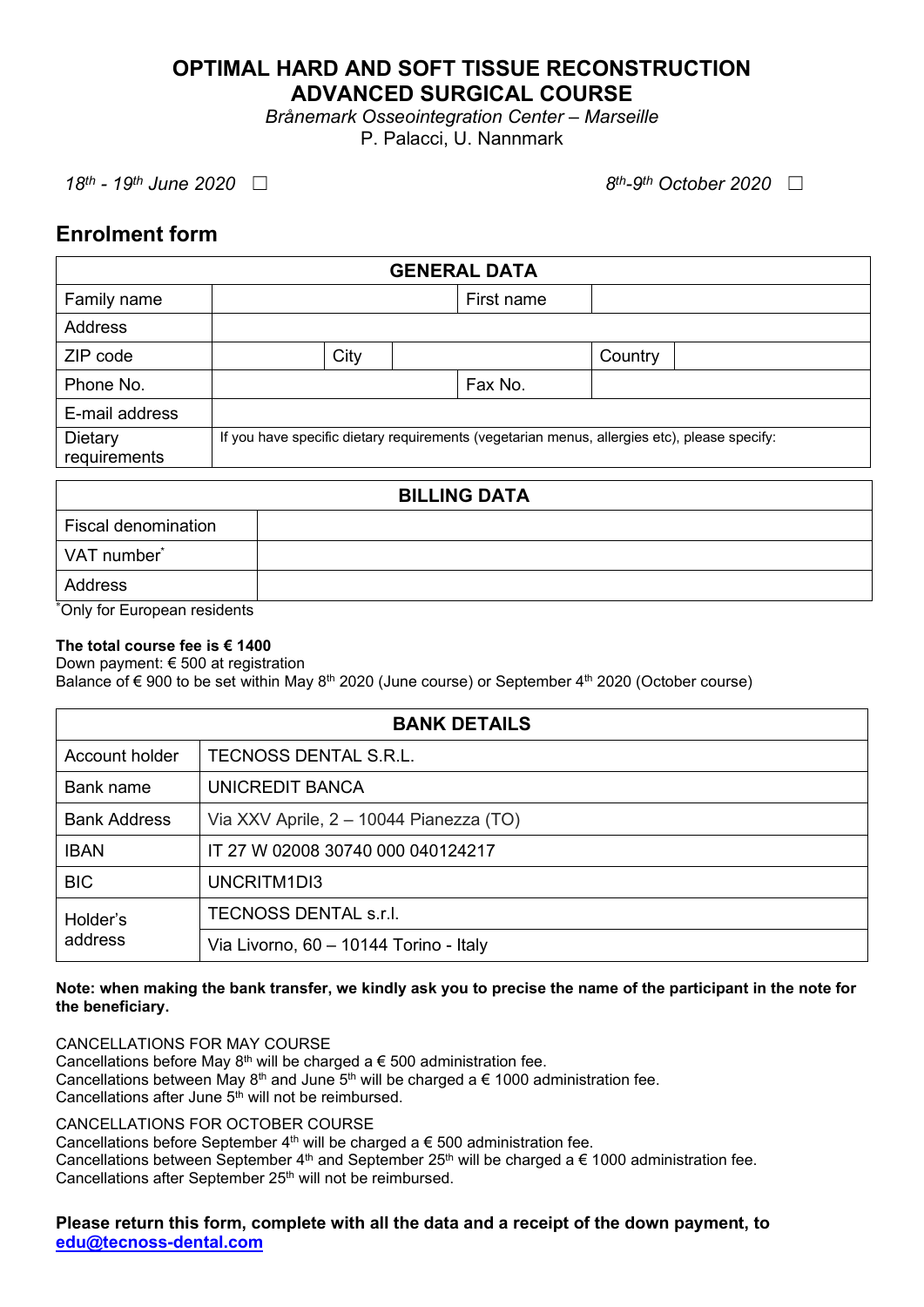

Tecnoss Dental s.r.l.

*REGISTERED OFFICE* Via Livorno, 60 | 10144 Torino | ITALY Phone + 39 011 2257396 | Fax + 39 011 2257398 info@tecnoss-dental.com www.osteobiol.com

Banking coordinates: *Account holder*: Tecnoss Dental srl *Bank*: UniCredit Banca SpA |*Bank address:* Fil. Pianezza (TO, Italy) *IBAN*: IT27W0200830740000040124217 | *SWIFT*: UNCRITM1DI3

VAT: IT 08917490016 | Registro Imprese del Tribunale di Torino n° 08917490016 REA n° TO-1010057 | Capitale sociale: €10.000,00 i.v.

## **PRIVACY NOTICE – INFORMATION ACCORDING TO ART. 13-14 OF EU REGULATION NO. 679/2016 (GDPR)**

#### **Data Controller**

**Tecnoss Dental S.r.l.**, Italian tax registration number 08917490016, having its registered office at Torino (10144 – TO), via Livorno n. 60

### **Methods of data collection**

Data will be processed by manual, computerized and telematic tools, on the basis of logic strictly linked to the purposes indicated in this privacy notice and, in any event, by subjects duly authorized to undertake such tasks, properly instructed and appraised of the restrictions imposed by GDPR, with use of security measures designed to both ensure the confidentiality of the personal data and prevent any undue accesses by third parties or unauthorized personnel.

#### **Categories of personal data**

Name and surname, address, email address, telephone number, fax number, dietary requirements, billing data (i.e. fiscal denomination, VAT number, fiscal address).

#### **Nature of data provision**

As to purposes 1-2-3 illustrated in the following below, the nature of the provision of the personal data is mandatory, as it is strictly necessary for the Data Controller to allow the data subject to attend the "Optimal Hard and Soft Tissue Reconstruction Advanced Surgical Course" to be held in Marseille on 18-19 June 2020 or 8-9 October 2020.

As to purpose 4, the nature of the provision of the personal data is optional and the relevant refusal will not result in any prejudice. The data subject can revoke his/her consent at any time but any such revocation will not affect the processing made until the date of revocation.

#### **Purpose and legal basis of the processing – data retention period**

#### *Purpose 1*

Performance of the obligations related to the organization of the Course, more specifically to allow the data subject to attend the course. Legal basis of processing: performance of the agreement or performance of pre-contractual tasks. Data retention period: the term necessary for the fulfillment of the obligations arising from the organization of the course.

#### *Purpose 2*

Performance of legal duties related to the course (including administrative and accounting management of the relationship). Legal basis of the processing: the legitimate interest of the Data Controller in the correct management of the relationship, also in compliance with mandatory provisions of law. Data retention period: the term necessary for the fulfillment of the obligations arising from the organization of the course.

#### *Purpose 3*

Purpose of judicial protection, to prevent or prosecute infringements. Legal basis of the processing: the legitimate interest in protecting the rights and preventing any relevant infringements. Data retention period: it is equal to the period reasonably necessary to enforce the Data Controller's rights from the date of awareness of the offence or of the relevant potential commission.

### *Purpose 4*

Purpose of marketing, to allow the Data Controller to deliver advertising communications via email concerning its activities, products and future educational events or conferences. Legal basis of the processing: data subject's consent. Data retention period: 24 months.

#### **Recipients or possible categories of recipients of personal data**

Tecnoss Dental S.r.l. should share your personal data with the following recipients:

- external consultants;
- services suppliers;
- people involved in the organisation of the course;
- companies of Tecnoss Dental S.r.l.'s group;